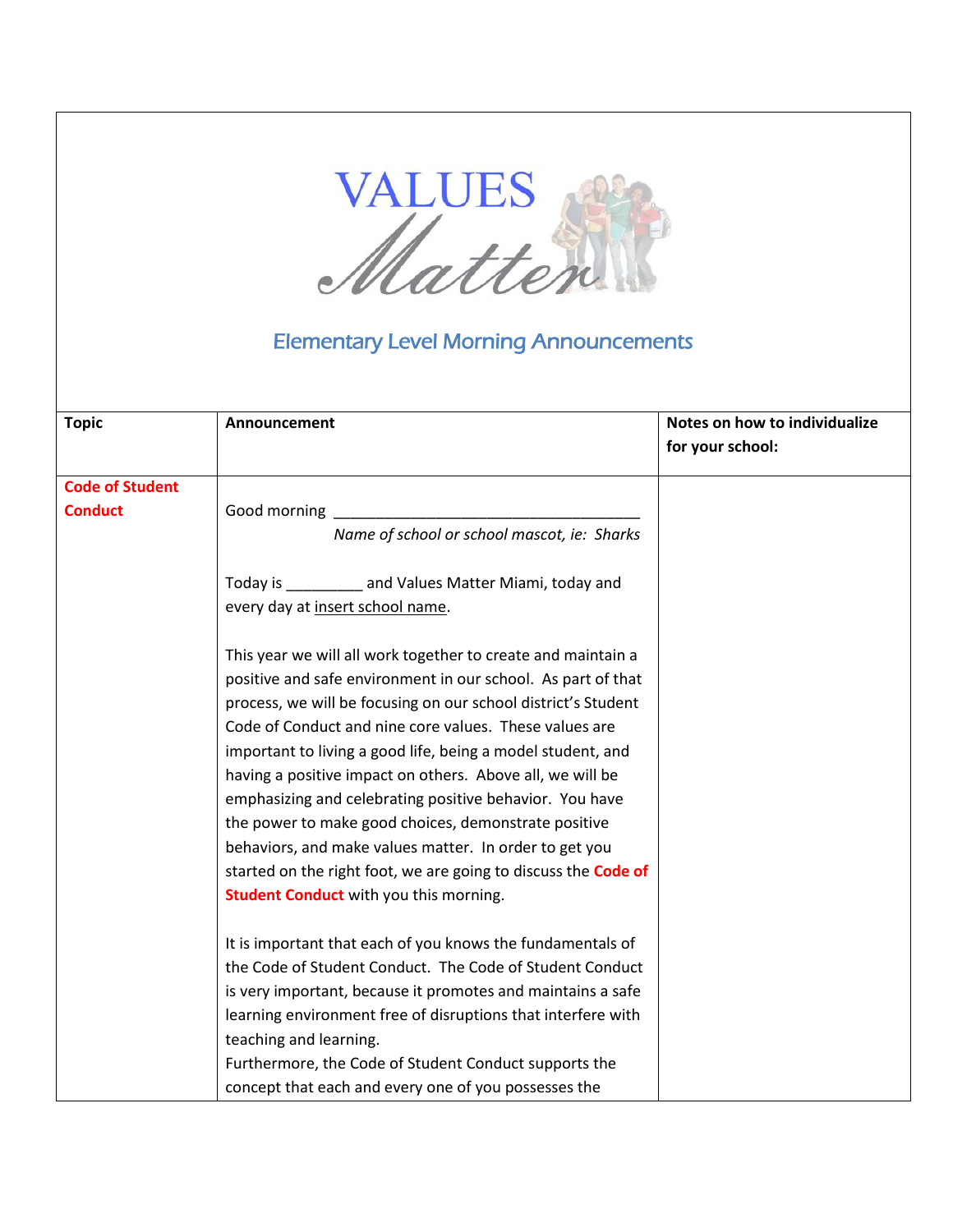|                | personal, academic, civic, and occupational adequacies to    |  |
|----------------|--------------------------------------------------------------|--|
|                | become effective and productive global citizens.             |  |
|                |                                                              |  |
|                | Today you will view a brief presentation on the Code of      |  |
|                | Student Conduct. In addition, we are sending a letter on the |  |
|                | Code of Student Conduct home with you. This letter will be   |  |
|                | accompanied by Acknowledgement of Review and Receipt.        |  |
|                | Make sure that you share this with your parent/guardian,     |  |
|                | and take time to review and discuss the contents of the      |  |
|                | Code of Student Conduct. Once you have reviewed and          |  |
|                | discussed the Code of Student Conduct with your              |  |
|                |                                                              |  |
|                | parent/guardian, return the signed form to your teacher.     |  |
|                | If you know the rules, you can excel in the game of          |  |
|                | education and have a successful year.                        |  |
|                |                                                              |  |
|                |                                                              |  |
|                |                                                              |  |
|                |                                                              |  |
|                |                                                              |  |
| <b>RESPECT</b> |                                                              |  |
|                | Good morning                                                 |  |
|                | Name of school or school mascot, ie: Sharks                  |  |
|                |                                                              |  |
|                | Today is ___________ and Values Matter Miami, today and      |  |
|                | every day at <i>insert school name</i> .                     |  |
|                | This month we will be focusing on RESPECT. Respect           |  |
|                | includes showing regard for the worth and dignity of         |  |
|                | everyone. Respect at our school will include showing         |  |
|                | consideration and understanding for the staff and the rules  |  |
|                | and expectations for behavior in our building and in the     |  |
|                | community. You also must show regard for yourself when       |  |
|                | you are acting respectfully. As you go through your day,     |  |
|                | remember to keep respect on your mind. What will you do      |  |
|                | to show that you are a respectful <i>insert school name</i>  |  |
|                | student? I challenge you to get caught being respectful      |  |
|                | today. Have a great and respectful day.                      |  |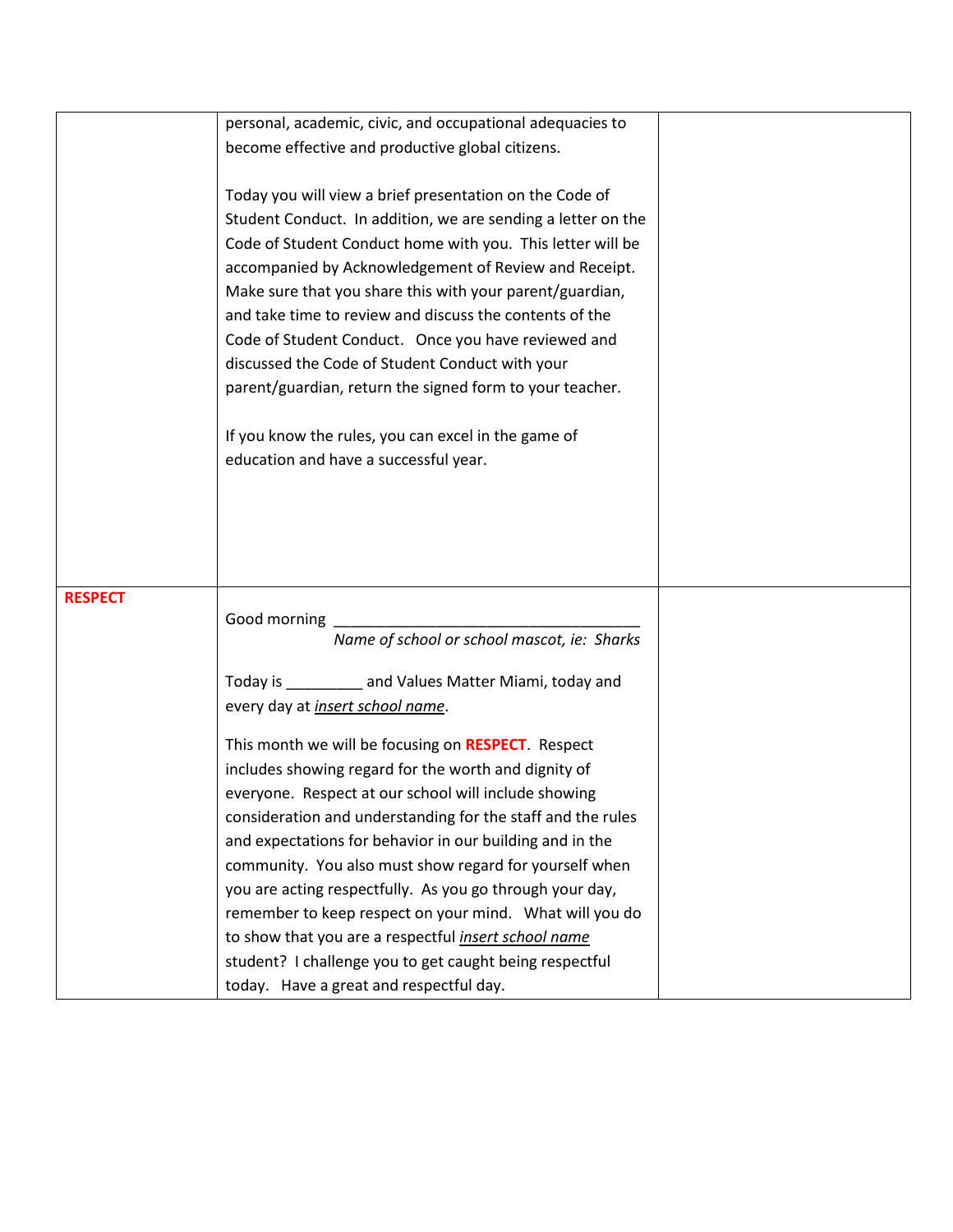| <b>RESPONSIBILITY</b> |                                                                     |  |
|-----------------------|---------------------------------------------------------------------|--|
|                       | Good morning                                                        |  |
|                       | Name of school or school mascot, ie: Sharks                         |  |
|                       |                                                                     |  |
|                       | Today is ____________ and Values Matter Miami, today and            |  |
|                       | every day at <i>insert school name</i> .                            |  |
|                       |                                                                     |  |
|                       | This month we will be focusing on RESPONSIBILITY.                   |  |
|                       | Responsibility means being accountable for your actions and         |  |
|                       | making good decisions. Each one of us is responsible for            |  |
|                       | what we do and what we say in our school building. Acting           |  |
|                       | with responsibility in our school should include keeping your       |  |
|                       | promises, taking care of your belongings, making good               |  |
|                       | decisions, and being someone who is dependable. We                  |  |
|                       | expect every student take responsibility for his own actions        |  |
|                       | and stay committed to acting responsibly. As you go                 |  |
|                       | through your day, remember to act responsibly. What will            |  |
|                       | you do to show that you are a responsible insert school             |  |
|                       | name student? I challenge you to get caught being                   |  |
|                       | responsible. Have a great day and remember to act                   |  |
|                       | responsibly.                                                        |  |
|                       |                                                                     |  |
| <b>CITIZENSHIP</b>    |                                                                     |  |
|                       | <u> 1989 - Johann Barbara, martxa alemaniar a</u><br>Good morning _ |  |
|                       | Name of school or school mascot, ie: Sharks                         |  |
|                       |                                                                     |  |
|                       |                                                                     |  |
|                       | Today is ___________ and Values Matter Miami, today and             |  |
|                       | every day at <i>insert school name.</i>                             |  |
|                       |                                                                     |  |
|                       | This month we will be focusing on <b>CITIZENSHIP</b> . Citizenship  |  |
|                       | means obeying rules, laws, respecting others, and                   |  |
|                       | contributing positively to your school, your community, and         |  |
|                       | your country. Citizenship in our school will include following      |  |
|                       | classroom and school rules, respecting one another, and             |  |
|                       | taking responsibility for yourself and your school. As you go       |  |
|                       |                                                                     |  |
|                       | through your day, remember to keep good citizenship on              |  |
|                       | your mind and find a positive way to contribute to our              |  |
|                       | school community. What will you do to show that you are a           |  |
|                       | insert school name student who shows good citizenship? I            |  |
|                       | challenge you to get caught being a good citizen.                   |  |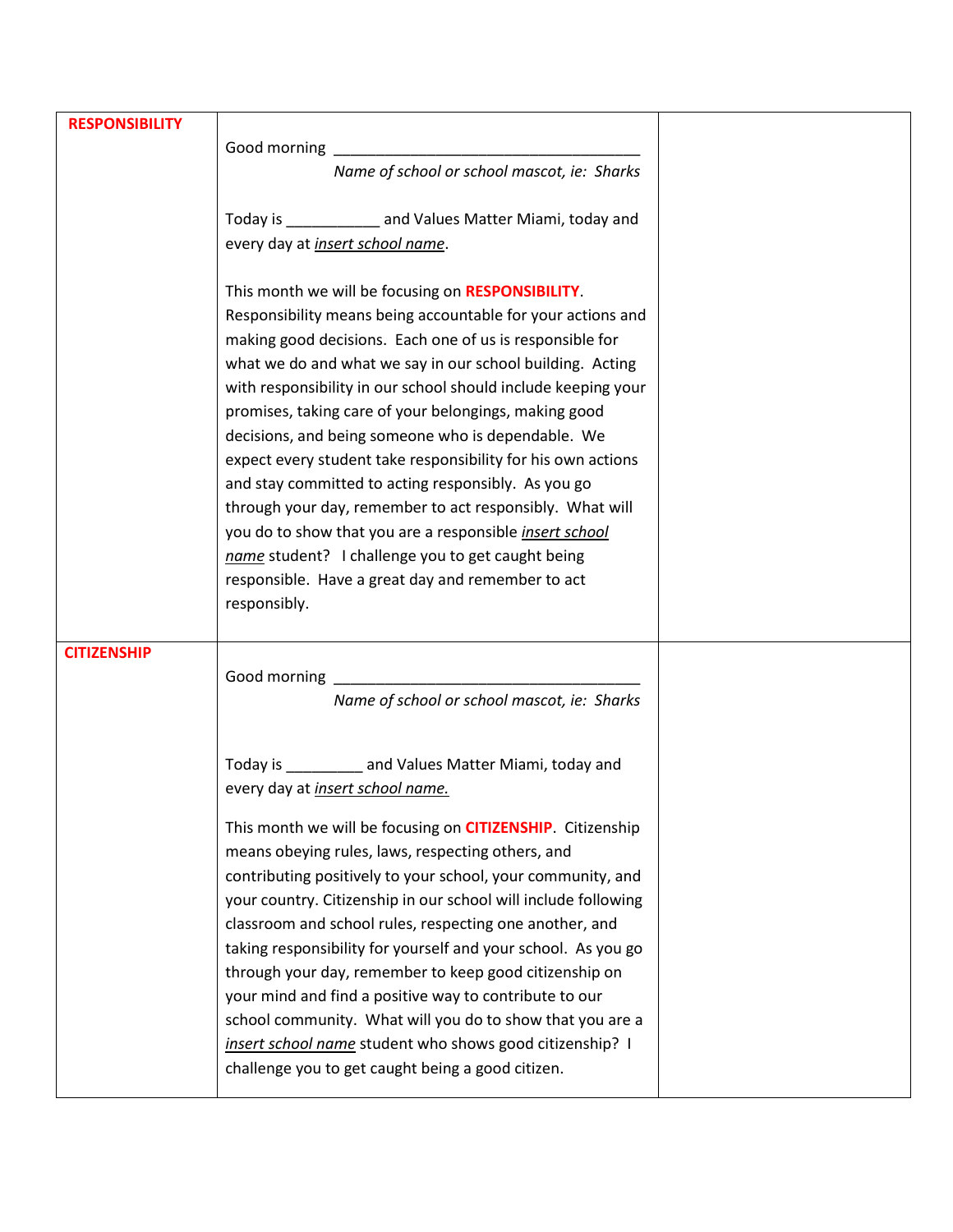| <b>FAIRNESS</b>                        | Name of school or school mascot, ie: Sharks,                                                                                                                                                                                                                                                                                                                                                                                                                                                                                                                                                                                                                                                                                                                                                               |  |
|----------------------------------------|------------------------------------------------------------------------------------------------------------------------------------------------------------------------------------------------------------------------------------------------------------------------------------------------------------------------------------------------------------------------------------------------------------------------------------------------------------------------------------------------------------------------------------------------------------------------------------------------------------------------------------------------------------------------------------------------------------------------------------------------------------------------------------------------------------|--|
|                                        | Today is ___________ and Values Matter Miami, today and<br>every day at <i>insert school name</i> .                                                                                                                                                                                                                                                                                                                                                                                                                                                                                                                                                                                                                                                                                                        |  |
|                                        | This month we will be focusing on <b>FAIRNESS</b> . Fairness is<br>treating people equally, not playing favorites, being open-<br>minded, and keeping a good attitude towards those whose<br>ideas or actions are different from your own. Being fair is<br>not always easy, but it is always important. Fairness in our<br>school will include keeping an open mind to new ideas,<br>treating people fairly, including everyone even if they are<br>different. We are committed to treating everyone fairly in<br>our school and we will never accept name calling, exclusion,<br>or bullying. What will you do to show that you are a<br>cooperative <i>insert school name</i> student? I challenge you to<br>get caught treating everyone fairly. Have a great day filled<br>with fairness for all!     |  |
| <b>PURSUIT OF</b><br><b>EXCELLENCE</b> | Name of school or school mascot, ie: Sharks,                                                                                                                                                                                                                                                                                                                                                                                                                                                                                                                                                                                                                                                                                                                                                               |  |
|                                        | Today is __________ and Values Matter Miami, today and<br>every day at <i>insert school name</i> .<br>This month we will be focusing on the <b>PURSUIT OF</b><br><b>EXCELLENCE.</b> The pursuit of excellence means challenging<br>yourself to do the best you can. Excellence in our school is<br>expected in everything you do and that includes academics,<br>sports, and activities. You should always be putting forth<br>your best effort and trying to reach your goals. The pursuit<br>of excellence includes taking time to correct mistakes and<br>making good choices. By always pursuing excellence you will<br>accomplish great things. What will you do to show that you<br>are reaching for the best at <i>insert school name</i> ? While you<br>are pursuing excellence, have a great day. |  |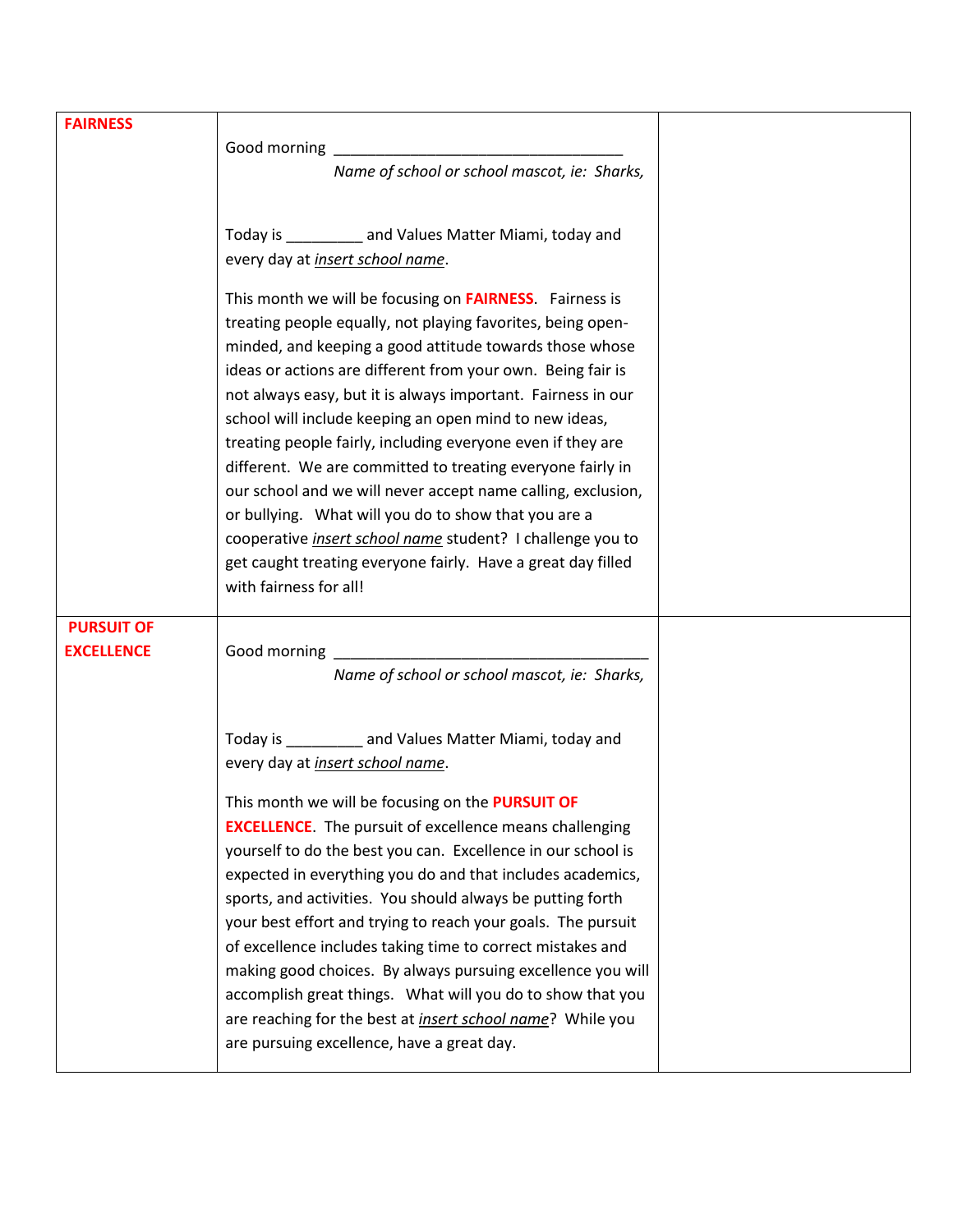| <b>KINDNESS</b>     |                                                                 |  |
|---------------------|-----------------------------------------------------------------|--|
|                     | Good morning                                                    |  |
|                     | Name of school or school mascot, ie: Sharks                     |  |
|                     |                                                                 |  |
|                     | Today is _____________ and Values Matter Miami, today and       |  |
|                     | every day at <i>insert school name</i> .                        |  |
|                     |                                                                 |  |
|                     | This month we will be focusing on <b>KINDNESS</b> . Kindness is |  |
|                     | being helpful, caring, agreeable, gentle, and considerate of    |  |
|                     | other people and living things. Kindness at our school will     |  |
|                     | include opening a door for someone, giving a compliment,        |  |
|                     | saying good morning or thank you, helping a teacher or          |  |
|                     |                                                                 |  |
|                     | classmate, and just being nice to everyone. We are              |  |
|                     | committed to making our school a kind place. What will you      |  |
|                     | do to show that you are a kind insert school name student? I    |  |
|                     | challenge you to get caught being kind today!                   |  |
| <b>COOPERATION.</b> |                                                                 |  |
|                     | Good morning                                                    |  |
|                     | Name of school or school mascot, ie: Sharks                     |  |
|                     |                                                                 |  |
|                     | Today is ______________ and Values Matter Miami, today and      |  |
|                     |                                                                 |  |
|                     | every day at <i>insert school name</i> .                        |  |
|                     | This month we will be focusing on <b>COOPERATION.</b>           |  |
|                     | Cooperation means working with others to achieve a              |  |
|                     | common goal. Cooperation in our school will include using       |  |
|                     | good manners, listening to others, taking turns, respecting     |  |
|                     | others belongings, including others in our group, and           |  |
|                     | working nicely with everyone. Our staff is committed to         |  |
|                     | making cooperation a priority at our school. As you go          |  |
|                     |                                                                 |  |
|                     | through your day, remember to keep cooperation on your          |  |
|                     | mind and choose to work together. What will you do to           |  |
|                     | show that you are a cooperative insert school name student?     |  |
|                     | I challenge you to get caught being cooperative. Have a         |  |
|                     | great and cooperative day!                                      |  |
| <b>HONESTY</b>      |                                                                 |  |
|                     |                                                                 |  |
|                     | Name of school or school mascot, ie: Sharks                     |  |
|                     |                                                                 |  |
|                     | Today is ____________ and Values Matter Miami, today and        |  |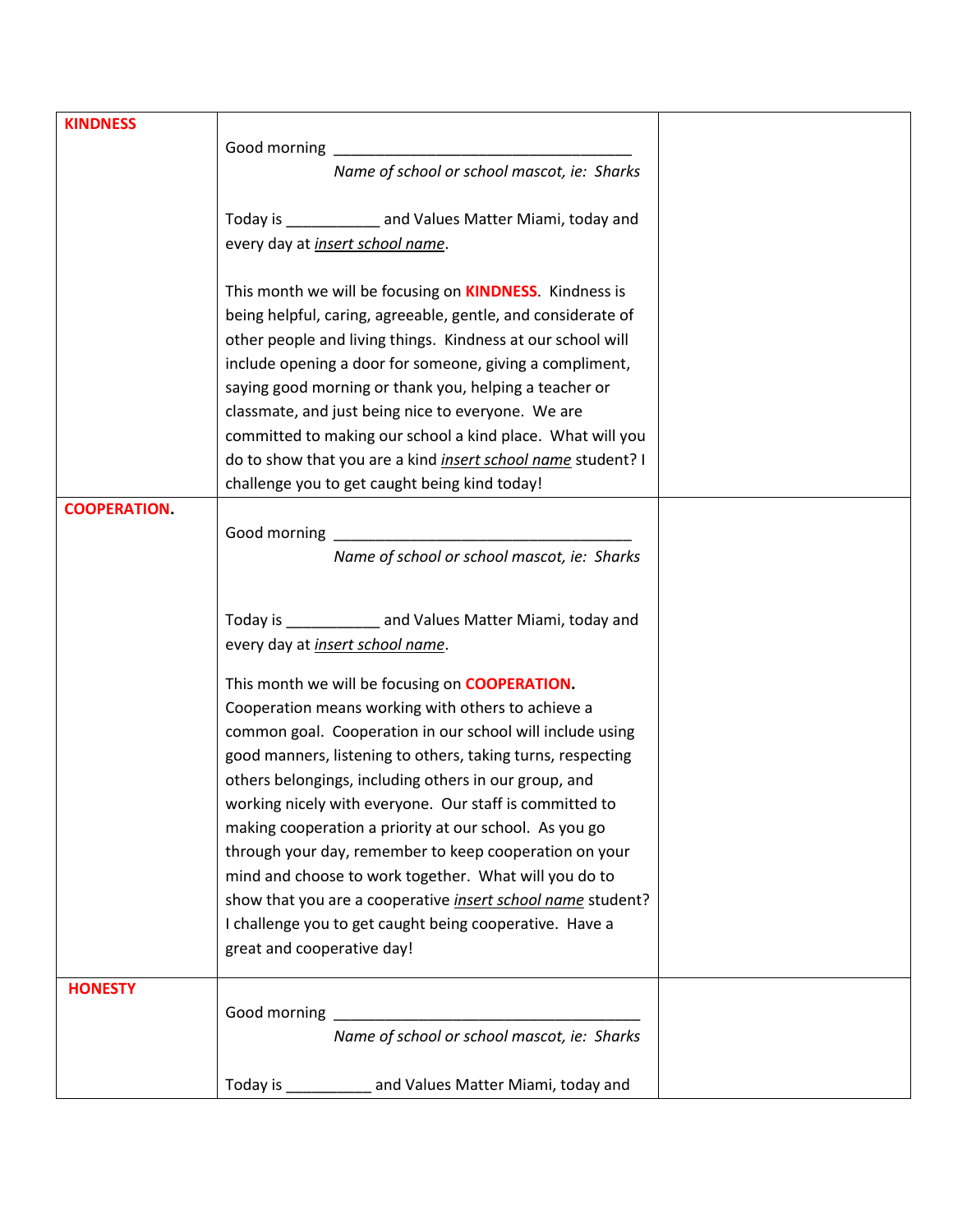|                  | every day at <i>insert school name</i> .                                                                                                                                                                                                                                                                                                                                                                                                                                                                                                                                                                                                                                                                                                                                                                                                                                                                        |  |
|------------------|-----------------------------------------------------------------------------------------------------------------------------------------------------------------------------------------------------------------------------------------------------------------------------------------------------------------------------------------------------------------------------------------------------------------------------------------------------------------------------------------------------------------------------------------------------------------------------------------------------------------------------------------------------------------------------------------------------------------------------------------------------------------------------------------------------------------------------------------------------------------------------------------------------------------|--|
|                  | This month we will be focusing on <b>HONESTY</b> . Honesty is<br>telling the truth, but it is also being sincere and never<br>stealing or cheating. Honesty really is always the best policy<br>because it keeps us from feeling bad. You must use your<br>conscience, which is that voice in your head and that feeling<br>in your heart that tells you if something is right or wrong,<br>even when nobody is around. Honesty in our school should<br>include accepting responsibility for your actions even when<br>you make a mistake, completing your own assignments, and<br>always telling the truth. As you go about your day,<br>remember to be honest with yourself and everyone you<br>encounter. What will you do to show that you are an honest<br>insert school name student? I challenge you to get caught<br>being honest and truthful. Have a great and honest day!                            |  |
|                  |                                                                                                                                                                                                                                                                                                                                                                                                                                                                                                                                                                                                                                                                                                                                                                                                                                                                                                                 |  |
| <b>INTEGRITY</b> | Good morning<br>Name of school or school mascot, ie: Sharks<br>Today is ____________ and Values Matter Miami, today and<br>every day at <i>insert school name</i> .<br>This month we will be focusing on <b>INTEGRITY</b> . Integrity<br>means that you are acting in accordance with your beliefs,<br>values, and behaving in an acceptable and moral way at all<br>times. Integrity includes being honest, fair, cooperative, and<br>being a good citizen. When you act with integrity you take<br>responsibility for your own actions. Integrity in our school<br>will mean that you will be a leader and will do the right thing<br>even if nobody else is doing it. As you go through your day<br>today, remember to use integrity in everything you do.<br>What will you do to show you are a <i>insert school name</i><br>student who has integrity? I challenge you to get caught<br>showing integrity! |  |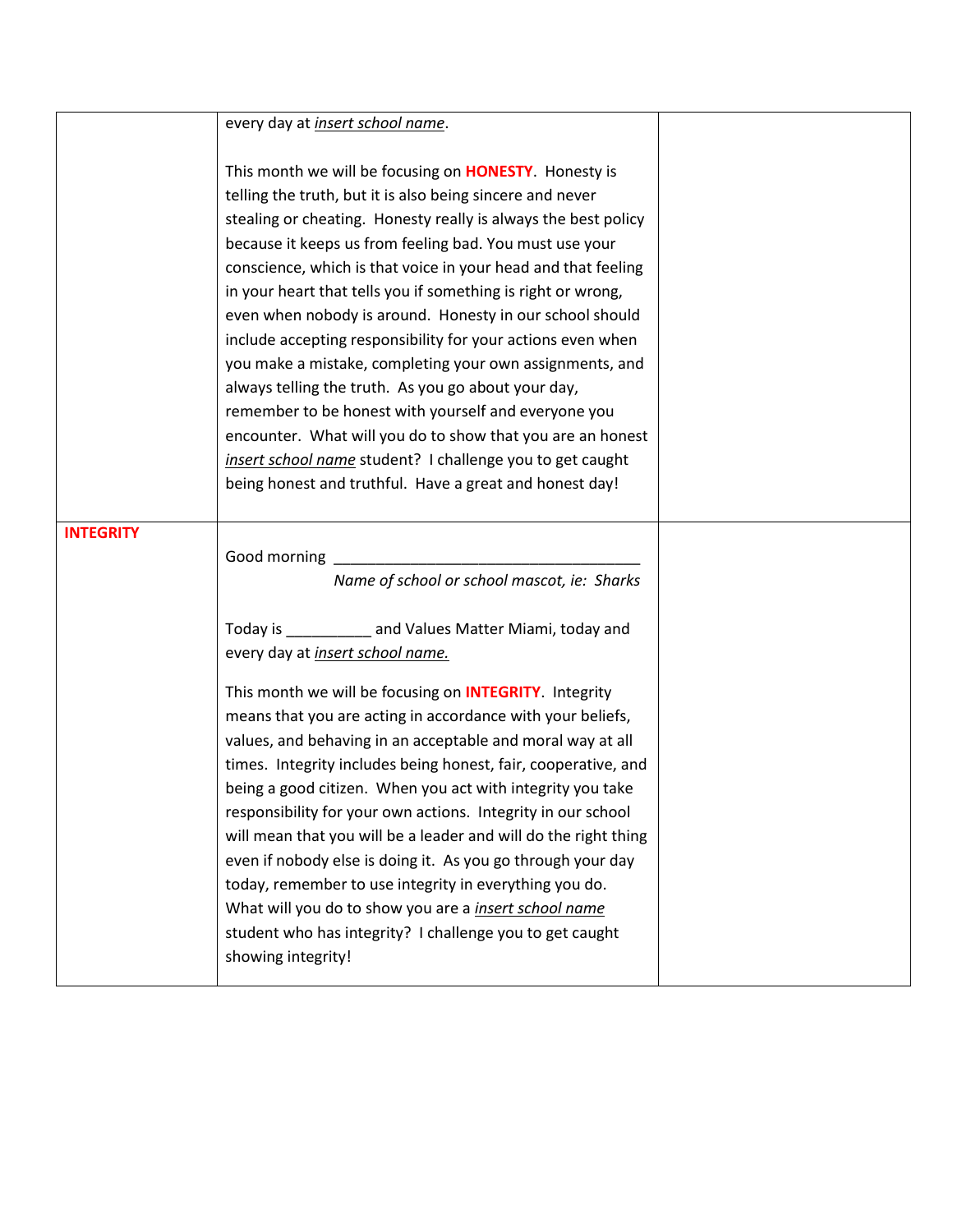

## Secondary Level Morning Announcements

| Date   | Announcement                                                                             | Notes on how to<br>individualize for your<br>school: |
|--------|------------------------------------------------------------------------------------------|------------------------------------------------------|
| Monday |                                                                                          |                                                      |
|        | Good morning                                                                             |                                                      |
|        | Name of school or school mascot, ie: Sharks                                              |                                                      |
|        | Today is August 24, 2015 and Values Matter today and every day<br>at insert school name. |                                                      |
|        | Over the next ten days you will be challenged to become a                                |                                                      |
|        | positive influence in our school. This year we will all work                             |                                                      |
|        | together to create and maintain a positive and safe environment                          |                                                      |
|        | in our school. As part of that process, we will be focusing on our                       |                                                      |
|        | school district's Student Code of Conduct and nine core values.                          |                                                      |
|        | These values are important to living a good life, being a model                          |                                                      |
|        | student, and having a positive impact on others. Above all, we                           |                                                      |
|        | will be emphasizing and celebrating positive behavior. Working                           |                                                      |
|        | together we can make a difference, but it all starts with you. You                       |                                                      |
|        | have the power to make good choices, demonstrate positive                                |                                                      |
|        | behaviors, and make values matter.                                                       |                                                      |
|        | Over the next 10 days you will be challenged to become a positive                        |                                                      |
|        | influence in our school. This year we will all work together to                          |                                                      |
|        | create and maintain a positive and safe environment in our                               |                                                      |
|        | school. As part of that process, we will be focusing on our school                       |                                                      |
|        | district's Student Code of Conduct and nine core values. These                           |                                                      |
|        | values are important to living a good life, being a model student,                       |                                                      |
|        | and having a positive impact on others. Above all, we will be                            |                                                      |
|        | emphasizing and celebrating positive behavior. You have the                              |                                                      |
|        | power to make good choices, demonstrate positive behaviors,                              |                                                      |
|        | and make values matter. In order to get you started on the right                         |                                                      |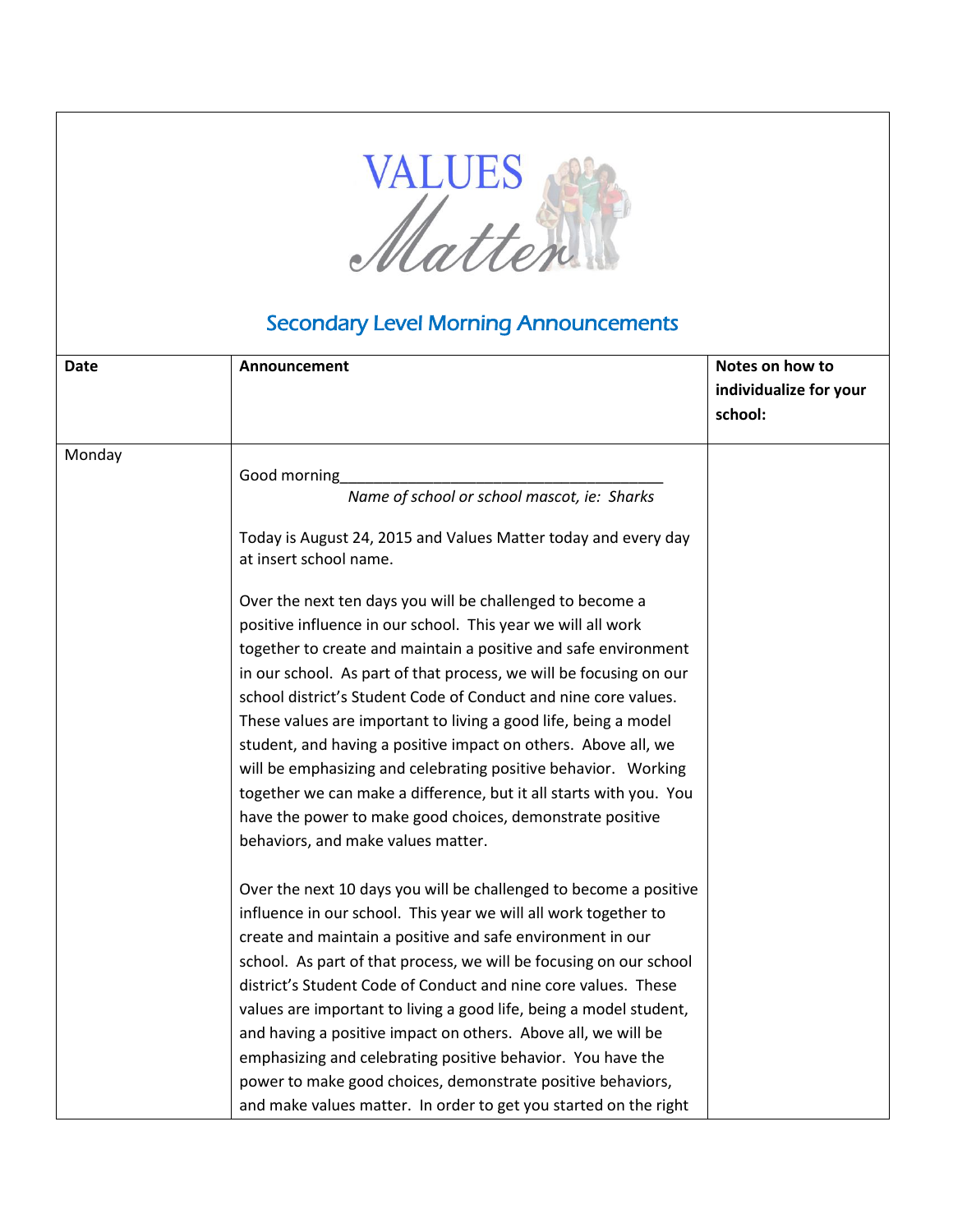|         | foot, we are going to discuss the <b>Code of Student Conduct</b> with<br>you this morning.                                                                                                                                                                                                                                                                                                                                                                                                                                                  |
|---------|---------------------------------------------------------------------------------------------------------------------------------------------------------------------------------------------------------------------------------------------------------------------------------------------------------------------------------------------------------------------------------------------------------------------------------------------------------------------------------------------------------------------------------------------|
|         | It is important that each of you knows the fundamentals of the<br>Code of Student Conduct. The Code of Student Conduct is very<br>important, because it promotes and maintains a safe learning<br>environment free of disruptions that interfere with teaching and<br>learning.                                                                                                                                                                                                                                                             |
|         | Furthermore, the Code of Student Conduct supports the concept<br>that each and every one of you possesses the personal,<br>academic, civic, and occupational adequacies to become effective<br>and productive global citizens.                                                                                                                                                                                                                                                                                                              |
|         | Today you will view a brief presentation on the Code of Student<br>Conduct. In addition, we are sending a letter on the Code of<br>Student Conduct home with you. This letter will be accompanied<br>by Acknowledgement of Review and Receipt. Make sure that you<br>share this with your parent/guardian, and take time to review<br>and discuss the contents of the Code of Student Conduct. Once<br>you have reviewed and discussed the Code of Student Conduct<br>with your parent/guardian, return the signed form to your<br>teacher. |
|         | If you know the rules, you can excel in the game of education and<br>have a successful year.                                                                                                                                                                                                                                                                                                                                                                                                                                                |
| Tuesday | Good morning<br>Name of school or school mascot, ie: Sharks                                                                                                                                                                                                                                                                                                                                                                                                                                                                                 |
|         | Today is August 25, 2015 and Values Matter today and every day<br>at insert school name.                                                                                                                                                                                                                                                                                                                                                                                                                                                    |
|         | Today we will be focusing on RESPECT. Respect includes showing<br>regard for the worth and dignity of everyone. Respect at our<br>school will include showing consideration and understanding for<br>the staff and the rules and expectations for behavior in our<br>building and in the community. Showing respect for others<br>means that you will think before you speak, treat others fairly,<br>and be accepting to new and unfamiliar ideas. Our staff is<br>committed to making respect count at our school. As you go              |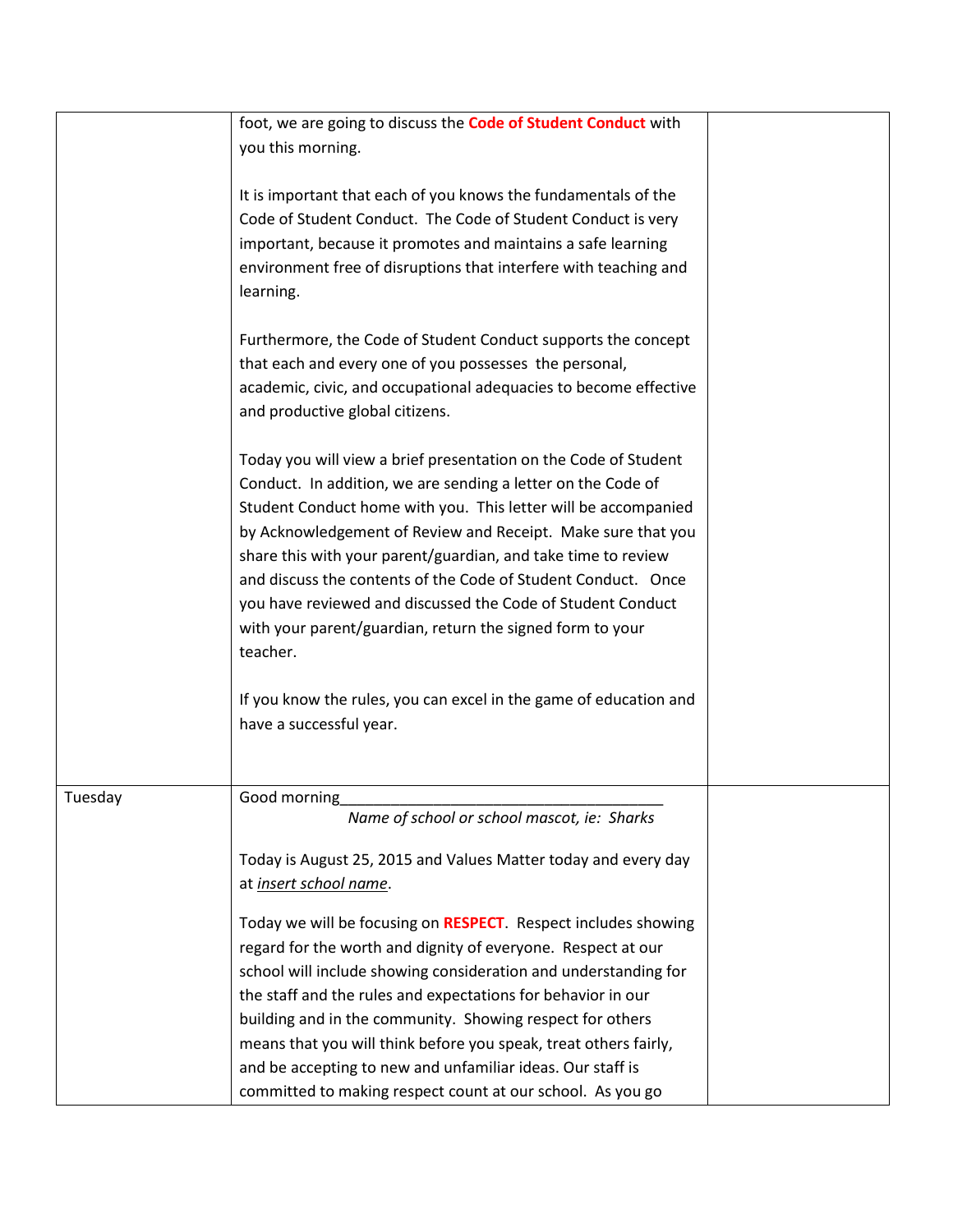|           | through your day, remember to keep respect on your mind and          |  |
|-----------|----------------------------------------------------------------------|--|
|           | to treat others as respectfully as you would like to be treated.     |  |
|           | What will you do to show that you are a respectful insert school     |  |
|           | name student? I challenge you to use good judgment and respect       |  |
|           |                                                                      |  |
|           | everyone you encounter today.                                        |  |
| Wednesday | Good morning                                                         |  |
|           | Name of school or school mascot, ie: Sharks,                         |  |
|           |                                                                      |  |
|           | Today is August 26, 2015 and Values Matter today and every day       |  |
|           | at insert school name.                                               |  |
|           |                                                                      |  |
|           | Today we will be focusing on RESPONSIBILITY. Responsibility          |  |
|           | means to be accountable for your actions and obligations, as well    |  |
|           | as being dependable. Each one of us is responsible for what we       |  |
|           | do and what we say in our school building. Acting with               |  |
|           | responsibility in our school should include keeping your promises,   |  |
|           | taking care of your belongings, making good decisions, being         |  |
|           | someone who is dependable, and meeting the expectations of           |  |
|           | your teachers and parents or guardians. I challenge you to take      |  |
|           | responsibility for your own actions and stay committed to making     |  |
|           | good decisions that are responsible. As you go through your day,     |  |
|           | I challenge you to not allow roadblocks like peer pressure, family   |  |
|           | problems, social media, or negative influences to keep you from      |  |
|           | being responsible in all that you do. What will you do to show       |  |
|           | that you are a responsible <i>insert school name</i> student? Have a |  |
|           | great day and remember to act responsibly.                           |  |
| Thursday  |                                                                      |  |
|           | Good morning                                                         |  |
|           | Name of school or school mascot, ie: Sharks                          |  |
|           | Today is August 27, 2015 and Values Matter today and every day       |  |
|           | at insert school name.                                               |  |
|           |                                                                      |  |
|           | Today we will be focusing on <b>CITIZENSHIP</b> . Citizenship means  |  |
|           | obeying rules, laws, respecting others, and contributing positively  |  |
|           | to your school, your community, and your country. Citizenship in     |  |
|           | our school will include following classroom and school rules,        |  |
|           | respecting one another, and taking responsibility for yourself and   |  |
|           | your school. Being a good citizen at our school means joining in,    |  |
|           | getting involved, and working together to keep our school safe       |  |
|           | and positive. As you go through your day, remember to keep           |  |
|           | good citizenship on your mind and find a positive way to             |  |
|           | contribute to our school community. I challenge you to think         |  |
|           |                                                                      |  |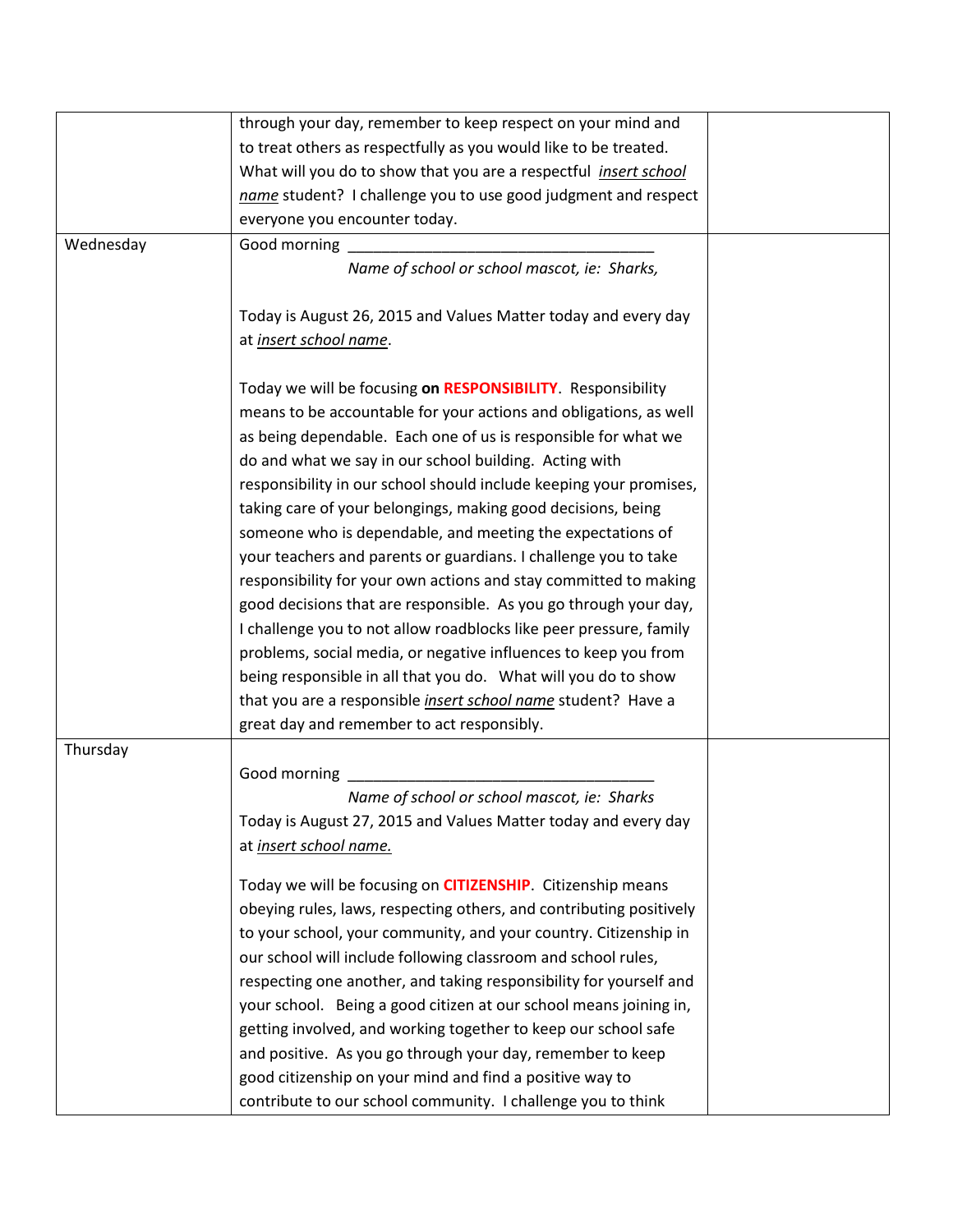|        | about what type of citizen will you be at <i>insert school name</i> ? Get |  |
|--------|---------------------------------------------------------------------------|--|
|        | involved and make good choices.                                           |  |
|        |                                                                           |  |
| Friday | Good morning                                                              |  |
|        | Name of school or school mascot, ie: Sharks                               |  |
|        | Today is August 28, 2015 and Values Matter today and every day            |  |
|        | at insert school name.                                                    |  |
|        | Today we will be focusing on <b>FAIRNESS</b> . Fairness is treating       |  |
|        | people equally, being open-minded, and keeping a good attitude            |  |
|        | towards those whose ideas or actions are different from your              |  |
|        | own. Being fair is not always easy, but it is always important.           |  |
|        | Respecting everyone's unique individuality is part of being fair.         |  |
|        | We are all unique and different, but we must respect everyone in          |  |
|        | our school community. Fairness in our school will include keeping         |  |
|        | an open mind to new ideas, understanding everyone has a unique            |  |
|        | point of view, including others even if they are different, and           |  |
|        | respecting all cultures, religions, ethnicities, races, genders, and      |  |
|        | physical conditions. As you go through your day, I challenge you          |  |
|        | to remember to be fair and accepting of everyone you encounter.           |  |
|        | What will you do to show that you are a cooperative <i>insert school</i>  |  |
|        | name student?                                                             |  |
| Monday |                                                                           |  |
|        | Good morning                                                              |  |
|        | Name of school or school mascot, ie: Sharks                               |  |
|        | Today is August 31, 2015 and Values Matter today and every day            |  |
|        | at insert school name.                                                    |  |
|        |                                                                           |  |
|        | Today we will be focusing on the PURSUIT OF EXCELLENCE. The               |  |
|        | pursuit of excellence is doing your best with the talents you have,       |  |
|        | striving towards your goals and never giving up. Excellence in our        |  |
|        | school is expected in everything you do and that includes                 |  |
|        | academics, sports, clubs, and activities. You should always be            |  |
|        | putting forth your best effort and trying to reach your goals. The        |  |
|        | pursuit of excellence includes being able to ask for help, taking         |  |
|        | time to correct mistakes, and making good choices. By always              |  |
|        | pursuing excellence you will accomplish great things. Everyone in         |  |
|        | our school excels at something, so I challenge you to accentuate          |  |
|        | your positives and work hard in everything you do. Ask yourself if        |  |
|        | you are truly giving it your best. What will you do to show that          |  |
|        | you are reaching for the best at <i>insert school name</i> ?              |  |
|        |                                                                           |  |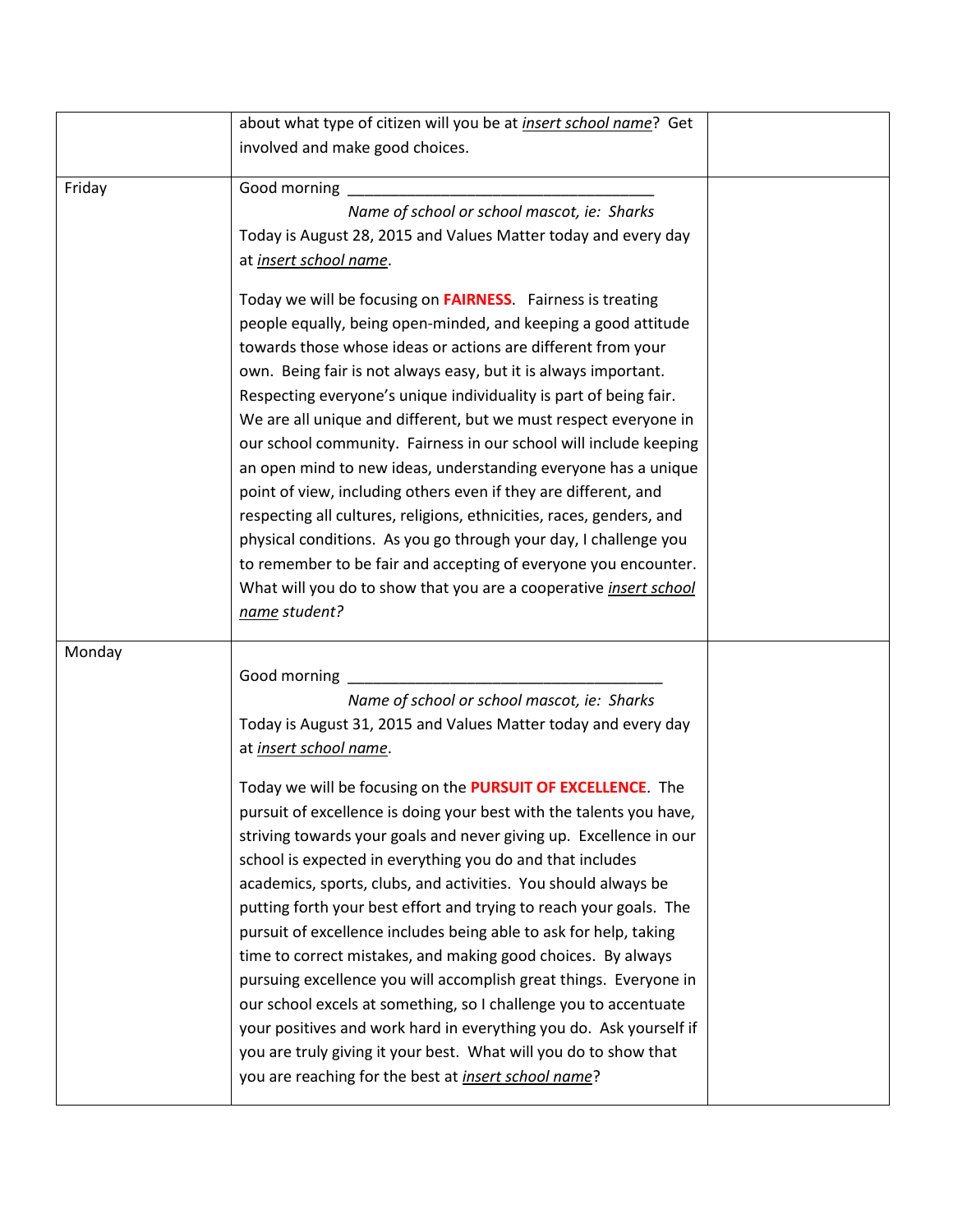| Tuesday   |                                                                                                                               |  |
|-----------|-------------------------------------------------------------------------------------------------------------------------------|--|
|           | Good morning                                                                                                                  |  |
|           | Name of school or school mascot, ie: sharks                                                                                   |  |
|           |                                                                                                                               |  |
|           | Today is September 1, 2015 and Values Matter today and every                                                                  |  |
|           | day at <i>insert school name</i> .                                                                                            |  |
|           |                                                                                                                               |  |
|           | Today we will be focusing on <b>KINDNESS</b> . Kindness is being                                                              |  |
|           | helpful, compassionate, agreeable, gentle, and considerate of                                                                 |  |
|           | other people and living things. Kindness at our school will include                                                           |  |
|           | opening a door for someone, giving a compliment, saying good                                                                  |  |
|           | morning or thank you, helping a teacher or classmate, and just                                                                |  |
|           | being nice to everyone. Sometimes a simple word can change                                                                    |  |
|           | someone's day. We are committed to making our school a kind                                                                   |  |
|           | place where everyone feels comfortable and safe, so make sure                                                                 |  |
|           | your words are kind and not hurtful. As you go about your day<br>today, remember to keep the golden rule on your mind and "do |  |
|           | unto others as you would have them do unto you." What will you                                                                |  |
|           | do to show that you are a kind <i>insert school name</i> student? I                                                           |  |
|           | challenge you to get caught being kind. Have a great and                                                                      |  |
|           | kindness-filled day.                                                                                                          |  |
|           |                                                                                                                               |  |
|           |                                                                                                                               |  |
|           |                                                                                                                               |  |
|           |                                                                                                                               |  |
| Wednesday | Good morning                                                                                                                  |  |
|           | Name of school or school mascot, ie: Sharks                                                                                   |  |
|           |                                                                                                                               |  |
|           | Today is September 2, 2015 and Values Matter today and every                                                                  |  |
|           | day at <i>insert school name</i> .                                                                                            |  |
|           |                                                                                                                               |  |
|           | Today we will be focusing on <b>COOPERATION</b> . Cooperation means                                                           |  |
|           | working with others to achieve a common goal. As you get older                                                                |  |
|           | it becomes more important to have the ability to work well with                                                               |  |
|           | others in reaching a common goal. Cooperation in our school will                                                              |  |
|           | include being a supportive teammate on the field or court,                                                                    |  |
|           | listening to others, respecting others' belongings and personal                                                               |  |
|           | space, including others in our conversations and groups, and                                                                  |  |
|           | being respectful of everyone's opinions and strengths, even when                                                              |  |
|           | they differ from our own. Everyone has talents that can                                                                       |  |
|           | contribute to our school's success. Our staff is committed to                                                                 |  |